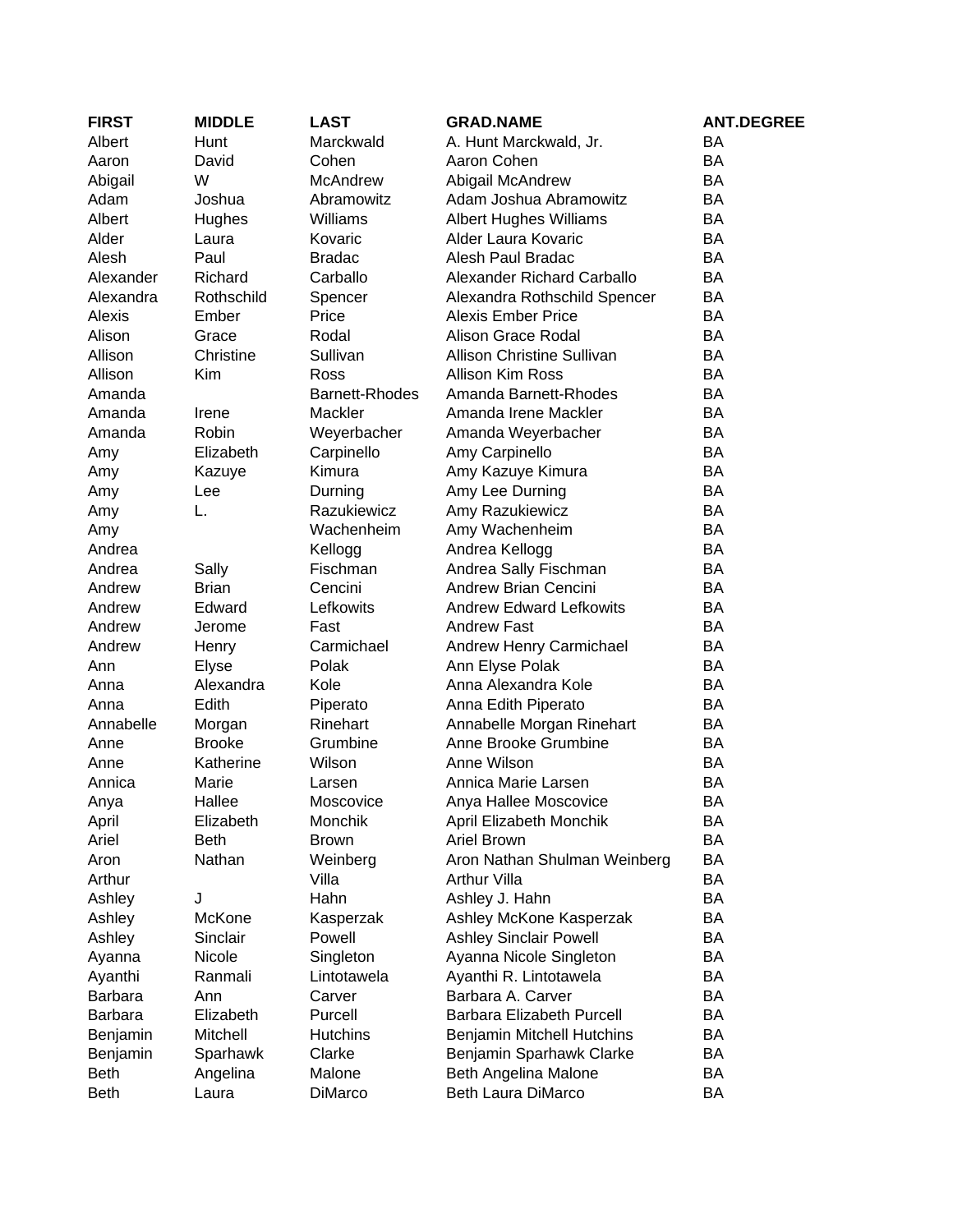| Brandi          | Eve                  | Collesides       | <b>Brandi Eve Collesides</b>                    | BA        |
|-----------------|----------------------|------------------|-------------------------------------------------|-----------|
| <b>Brandon</b>  | Trevor               | Duber            | <b>Brandon Trevor Duber</b>                     | <b>BA</b> |
| <b>Brian</b>    | Francis              | Culkin           | <b>Brian Culkin</b>                             | BA        |
| <b>Brigitte</b> | Anne                 | Sabshin          | <b>Brigitte Sabshin</b>                         | BA        |
| Cal             | Longstreet           | Perry            | <b>Cal Longstreet Perry</b>                     | BA        |
| Carley          | Rachel               | <b>Ross</b>      | <b>Carley Rachel Ross</b>                       | BA        |
| Caroline        | Elizabeth            | <b>Busta</b>     | Caroline Elizabeth Busta                        | BA        |
| Cassandra       | Lee                  | Corley           | Cassandra Lee Corley                            | BA        |
| Catherine       | Ellen                | Herbin           | Catherine Ellen Herbin                          | BA        |
| Cathleen        | Diana                | Elliott          | Cathleen Diana Elliott                          | BA        |
| Chalmers        | Ingersoll            | Morse            | Chalmers Ingersoll Morse, Jr.                   | BA        |
| Charlotte       | May                  | Harwood          | Charlotte May Harwood                           | BA        |
| Christian       |                      | Janelli          | Christian Pettengill Janelli                    | BA        |
| Christina       | Gwyn                 | Hutten           | Christina Gwyn Hutten                           | BA        |
| Christina       | Marie                | Untig            | Christina Marie Untig                           | BA        |
| Christine       | Helen                | Merenda          | Christine Helen Merenda                         | BA        |
| Christine       |                      | Mangoian         | Christine Mangoian                              | BA        |
| Christine       | Marie                | Bouyea           | Christine Marie Bouyea                          | BA        |
| Christopher     | Ernest               | Sidoli           | Christopher E. Sidoli                           | <b>BA</b> |
| Christopher     |                      | Septor           | <b>Christopher Septor</b>                       | BA        |
| Christopher     | William Joseph Mahar |                  | Christopher William Joseph Mahar                | <b>BA</b> |
| Courtney        | Anne                 | Lee              | <b>Courtney Anne Lee</b>                        | BA        |
|                 | Winter               | <b>Drake</b>     |                                                 | BA        |
| Courtney        | Marie                | Hach             | <b>Courtney Winter Drake</b><br>Dana Marie Hach | BA        |
| Dana            |                      |                  |                                                 |           |
| Daniel          | Charles              | Powers           | <b>Daniel Charles Powers</b>                    | <b>BA</b> |
| Daniel          | Martin               | de la Nuez       | Daniel Martin de la Nuez                        | BA        |
| Daniel          | м                    | Kosloff          | Daniel Max Lang Kosloff                         | BA        |
| Daniel          | Preston              | Carroll          | <b>Daniel Preston Carroll</b>                   | BA        |
| Danika          | Newberry             | Charity          | Danika Newberry Charity                         | BA        |
| Daria           | <b>Ruth</b>          | Moy              | Daria Moy                                       | BA        |
| Darren          | John                 | Scarimbolo       | Darren John Scarimbolo                          | BA        |
| David           | Charles              | Polivy           | David Charles Polivy                            | BA        |
| David           | C.                   | <b>Botti</b>     | David Christopher Botti                         | BA        |
| David           | Joseph               | Eyerman          | David J. Eyerman                                | BA        |
| Deborah         | Jill                 | Siegel           | Deborah Jill Siegel                             | BA        |
| Devorah         | Phyllis              | Pearson          | Devorah Pearson                                 | <b>BA</b> |
| Drea            | Katherine            | <b>Brooks</b>    | Drea Katherine Brooks                           | BA        |
| Dustin          |                      | Reidy            | <b>Dustin Reidy</b>                             | BA        |
| Dylan           |                      | Mroszczyk-McDo   | Dylan Mroszczyk-McDonald                        | BA        |
| Edward          | Shorney              | Mills            | <b>Edward Shorney Mills III</b>                 | BA        |
| Eileen          | Elizabeth            | Palmunen         | Eileen Elizabeth Palmunen                       | BA        |
| Elaine          |                      | Boyd             | Elaine Boyd                                     | BA        |
| Elana           | Lauren               | Hopping          | Elana Lauren Hopping                            | BA        |
| Elisabeth       | Barbara              | Cohrs            | Elisabeth Barbara Cohrs                         | BA        |
| Elisabeth       | Jane                 | Dench            | Elisabeth Jane Dench                            | BA        |
| Elizabeth       | Ashley               | Sosland          | Elizabeth Ashley Sosland                        | BA        |
| Elizabeth       | Anne                 | <b>Brambilla</b> | Elizabeth Brambilla                             | BA        |
| Elizabeth       |                      | De La Rosa       | Elizabeth De La Rosa                            | BA        |
| Elizabeth       | Gabriella            | Kitlas           | Elizabeth Gabriella Kitlas                      | BA        |
| Elizabeth       | Howell               | Mitchell         | Elizabeth Howell Mitchell                       | BA        |
| Elizabeth       | Jane                 | Koshuta          | Elizabeth Jane Koshuta                          | BA        |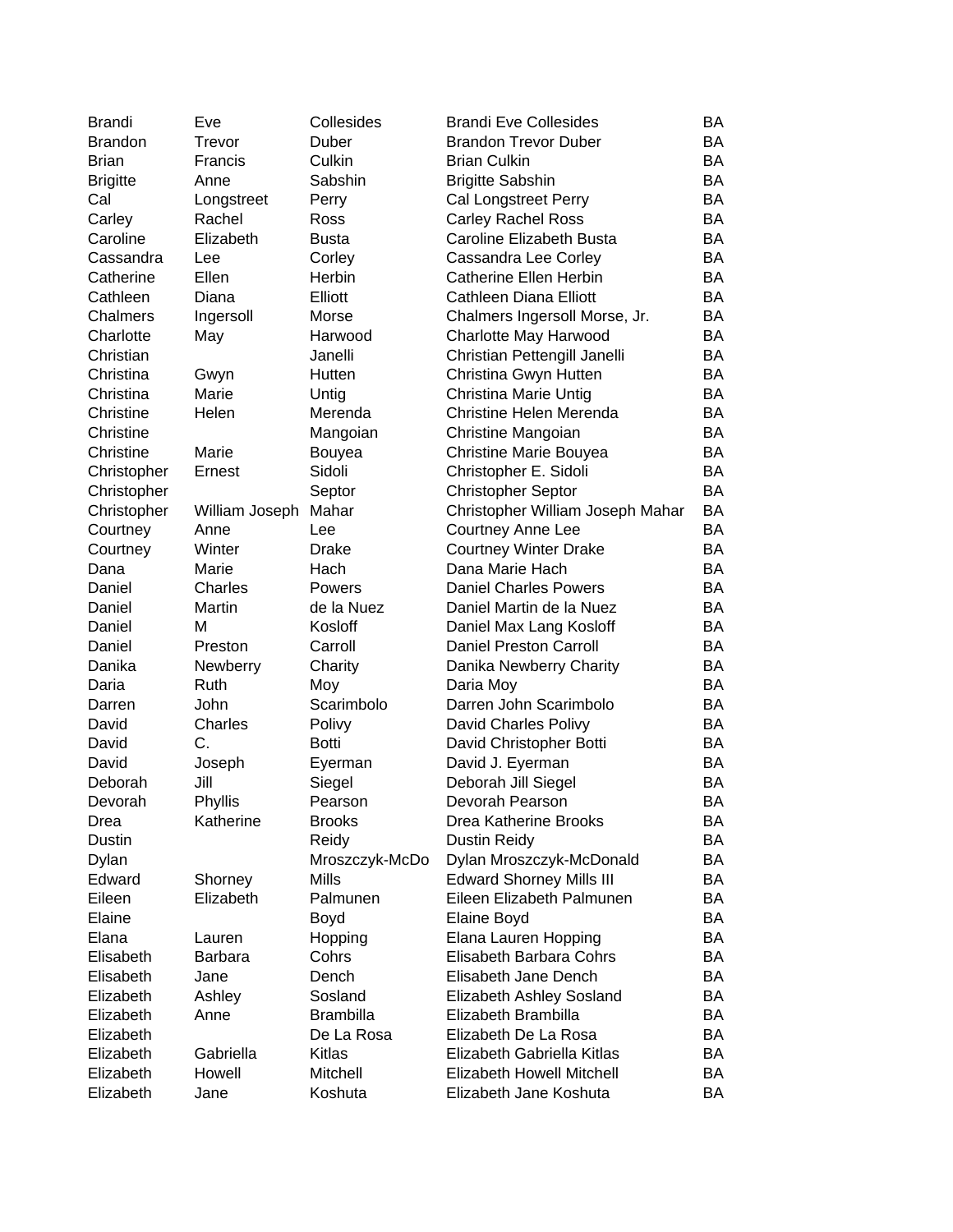| Elizabeth       | Keating       | Greene           | <b>Elizabeth Keating Greene</b> | BA        |
|-----------------|---------------|------------------|---------------------------------|-----------|
| Elizabeth       | Rollins       | Gelber           | <b>Elizabeth Rollins Gelber</b> | BA        |
| Ellyn           | <b>Esther</b> | Dinzey           | <b>Ellyn Esther Dinzey</b>      | ΒA        |
| Emily           | Christopher   | Mew              | <b>Emily Mew</b>                | <b>BA</b> |
| Eric            |               | Imler            | Eric Joseph Imler               | <b>BA</b> |
| Eric            | Vincent       | Patridge         | <b>Eric Vincent Patridge</b>    | <b>BA</b> |
| Erica           | Leigh         | <b>Baggett</b>   | Erica Leigh Baggett             | BA        |
| Erin            | Patricia      | Dunlevy          | Erin Dunlevy                    | BA        |
| Erin            | Kelly         | Rounseville      | Erin Kelly Rounseville          | BA        |
| Ethan           | Daniel        | Gottlieb         | <b>Ethan Daniel Gottlieb</b>    | BA        |
| Eunyung         | Theresa       | Oh               | Eunyung Theresa Oh              | BA        |
| Evan            | David         | Walters          | <b>Evan David Walters</b>       | <b>BA</b> |
| Felix           | Osadebamwen   | Idehen           | Felix Osadebamwen Idehen        | <b>BA</b> |
| Francis         | Work          | Carmody          | <b>Francis Work Carmody</b>     | BA        |
| Frank           | James         | Coyle            | Frank J. Coyle                  | <b>BA</b> |
| Gabriella       | Sophia        | Cassandra        | Gabriella S. Cassandra          | <b>BA</b> |
| Gareth          | Christian     | Hughes           | <b>Gareth Christian Hughes</b>  | <b>BA</b> |
| Genevieve       | Ann           | Mack             | Genevieve Ann Mack              | <b>BA</b> |
| Gia             | Marie         | <b>Rizzo</b>     | Gia Marie Rizzo                 | <b>BA</b> |
| Glen            | Robert        | Gibson           | Glen Robert Gibson              | BA        |
| Gregory         | Murray        | Johnson          | Gregory Murray Johnson          | BA        |
| Hans            | Clifford      | Kunisch          | Hans Clifford Kunisch           | BA        |
| Heather         | Marie         | Scott            | <b>Heather Marie Scott</b>      | <b>BA</b> |
| Henry           | Antonio       | Molina           | Henry Antonio Molina            | <b>BA</b> |
| Hilary          | Lauren        | Redman           | Hilary Lauren Redman            | <b>BA</b> |
| <b>Hilary</b>   | Merryman      | Grimes           | <b>Hilary Merryman Grimes</b>   | BA        |
| Hilen           |               | <b>Flores</b>    | <b>Hilen Flores</b>             | BA        |
| Holly           | Ann           | Yacko            | Holly Ann Yacko                 | <b>BA</b> |
| lan             | Matthew       | Urquhart         | Ian M. Urquhart                 | <b>BA</b> |
| J.              | Robert        | Eastwick-Haskell | J. Robert Eastwick-Haskell      | ΒA        |
| Jacob           | Kingsfield    | Schnell          | Jacob K. Schnell                | <b>BA</b> |
| James           | Robertson     | Gascoyne         | James Robertson Gascoyne        | BA        |
| Jamie           | Lyn           | deLemos          | Jamie Lyn deLemos               | BA        |
| Janine          | Renee         | Geller           | <b>Janine Renee Geller</b>      | BA        |
| Jared           | Marc          | <b>Tendler</b>   | <b>Jared Marc Tendler</b>       | <b>BA</b> |
| Jarret          |               | Hova             | Jarret Hova                     | <b>BA</b> |
| Jason           | Peter         | Forest           | Jason Peter Forest              | BA        |
| Jeffrey         | Howard        | Klein            | Jeffrey Howard Klein            | BA        |
| Jenna           | Elizabeth     | Caputo           | Jenna Elizabeth Caputo          | BA        |
| Jennie          | Nell          | Schneier         | Jennie Schneier                 | BA        |
| <b>Jennifer</b> | Ann           | Zetlin           | Jennifer Ann Zetlin             | BA        |
| Jennifer        | Diana         | Gaylord          | Jennifer Diana Gaylord          | BA        |
| Jennifer        | Louise        | Murphy           | Jennifer Louise Murphy          | <b>BA</b> |
| Jennifer        | Lyn           | Tuozzolo         | Jennifer Lyn Tuozzolo           | <b>BA</b> |
| Jennifer        | P. Marie      | <b>Ballard</b>   | Jennifer Patricia Marie Ballard | BA        |
| Jennifer        | Ruth          | Arnold           | Jennifer Ruth Arnold            | BA        |
| Jeremy          | Edward        | <b>Borer</b>     | Jeremy E. Borer                 | BA        |
| Jeremy          | Leon          | Benjamin-Young   | Jeremy Leon Benjamin-Young      | BA        |
| Jerry           | Lambros       | Simatos          | Jerry Lambros Simatos           | BA        |
| Jessa           | Smith         | <b>Blades</b>    | Jessa Smith Blades              | BA        |
| Jessica         | Amy           | Savage           | Jessica Amy Savage              | BA        |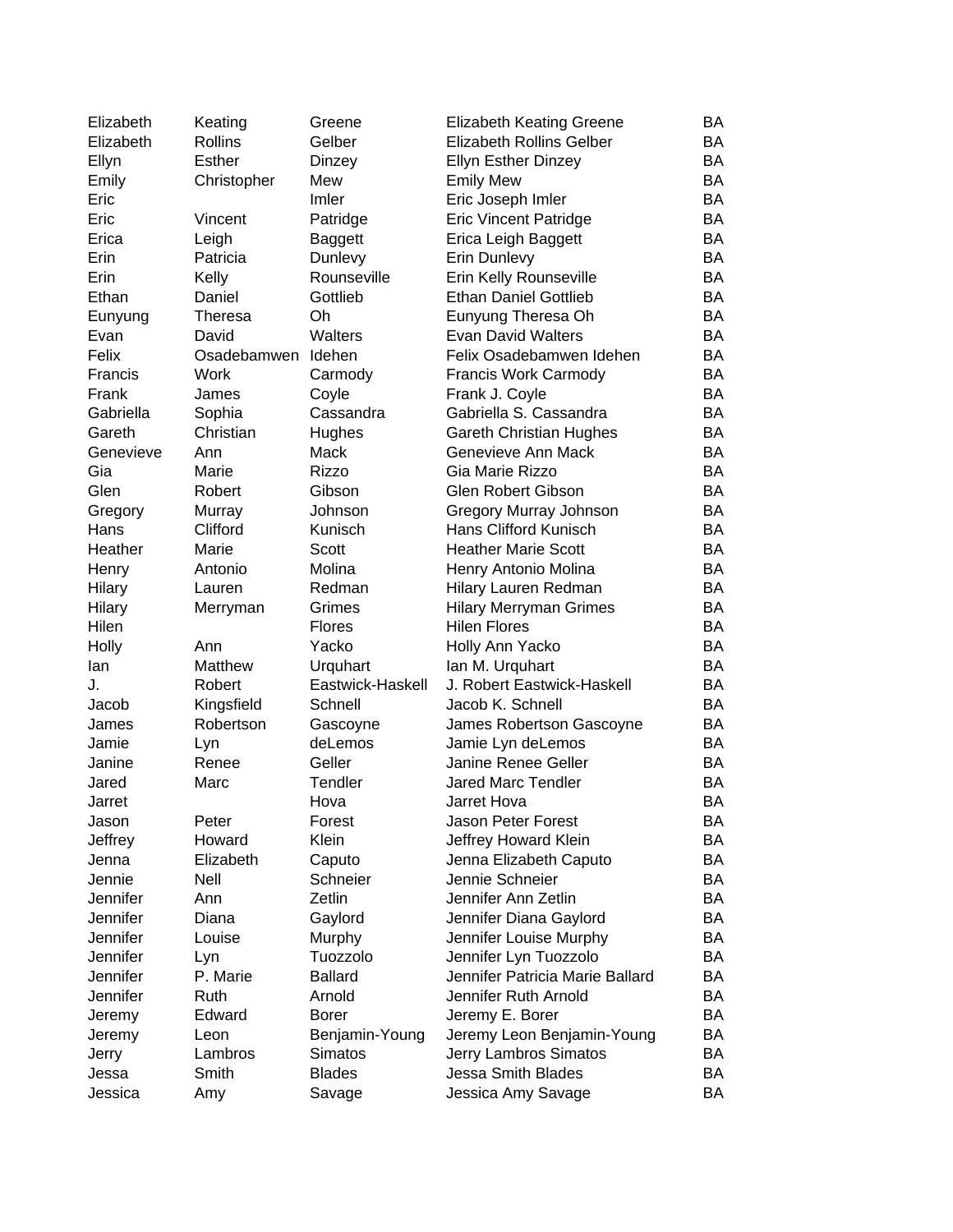| Rabinowitz<br>BA<br>Jessie<br><b>Jessie Rabinowitz</b><br>BA<br>Jill<br>Leonardis<br>Jill Amanda Leonardis<br>Amanda<br>Jill<br><b>BA</b><br><b>Beth</b><br>Miller<br>Jill Beth Miller<br>Jillian<br><b>BA</b><br><b>Jillian Lee Emmons</b><br>Lee<br>Emmons<br><b>BA</b><br>Jocelyn Steiner<br>Jocelyn<br>Margot<br><b>Steiner</b><br>Joelle Shannon Smith<br><b>BA</b><br>Joelle<br>Shannon<br>Smith<br>John<br>John Gregory Robinson<br>BA<br>Robinson<br>Gregory<br>Karl<br>BA<br>John<br>Kuehnle<br>John Karl Kuehnle<br>John Paul<br>John Paul deLaveaga Stoops<br>BA<br>deLaveaga<br>Stoops<br><b>BA</b><br>John<br>Richard<br><b>Morris</b><br><b>John Richard Morris</b><br><b>BA</b><br>Johnathan<br>Michael<br>Johnathan Bray<br><b>Bray</b><br><b>BA</b><br>Krakauer<br>Jeswald<br>Jonas Krakauer Jeswald<br>Jonas<br><b>BA</b><br>Jonathan<br>Benjamin<br>Pogash<br>Jonathan B. Pogash<br>McKeon<br>BA<br>Jonathan<br>Jonathan Elgart McKeon<br>Elgart<br>Eli<br>Jonathan Eli Har-Even<br>Jonathan<br>Har-Even<br>BA<br>Jonathan<br>Mather<br>Foss<br>Jonathan Mather Foss<br>BA<br>Jordan Michael Durham<br>BA<br>Jordan<br>Michael<br>Durham<br>BA<br>John<br>Callahan<br>Joseph John Callahan IV<br>Joseph<br>Joseph<br>Joseph Vaughan Banta<br>BA<br>Vaughan<br><b>Banta</b><br>Walter<br>Joseph Walter Toporowski<br>BA<br>Joseph<br>Toporowski<br>Yesnowitz<br>Joshua Corie Yesnowitz<br>Joshua<br>BA<br>Corie<br>Joshua<br>Goldman<br>Joshua David Goldman<br>BA<br>David<br>Joshua<br>John<br>Hart<br>Joshua John Edward Hart<br>BA<br><b>BA</b><br>Joshua<br>Steven<br>Clayton<br>Joshua Steven Clayton<br>Zlotkin<br><b>BA</b><br>Joshua<br>Michael<br>Joshua Zlotkin<br><b>BA</b><br>Josiah<br>Michael<br>Hendler<br>Josiah Michael Hendler<br>Emilio<br>BA<br>Rodriguez<br>Juan Emilio Rodriguez<br>Juan<br>Julia<br>Tamar<br>Wagschal<br>Julia Tamar Wagschal<br>BA<br>BA<br>Justin<br>Robert<br>March<br><b>Justin Robert March</b><br>BA<br>Justin<br>Weber<br><b>Justin Weber</b><br>Craig<br><b>BA</b><br>Kara<br>Sward<br>Kara Dawn Sward<br>Dawn<br>BA<br>Kate<br>Kate Donovan<br>Donovan<br>BA<br>Dolan<br>Waldman<br>Katherine Dolan Waldman<br>Katherine<br>Katherine<br>Louise<br>BA<br>Macy<br>Katherine Louise Macy<br><b>BA</b><br>Manning<br>Katherine Lyvia Manning<br>Katherine<br>Lyvia<br>Kathleen<br><b>Berube</b><br>Kathleen Ann Berube<br>Ann<br>BA<br>Michelle<br>Kathryn Michelle Jessen<br>BA<br>Kathryn<br>Jessen<br>BA<br>Keith<br>Watkins<br><b>Keith Watkins</b><br>BA<br>Kelly<br>Kelly Bartlett MacLaury<br><b>Bartlett</b><br>MacLaury<br>Elaine<br>BA<br>Kelly<br>Pettibone<br>Kelly Elaine Pettibone<br>Kenneth<br>BA<br>David<br>Hardy<br>Kenneth David Hardy<br>BA<br>Odekon<br>Kerim Odekon<br>Kerim<br>Shearman<br>Kerry A. Shearman<br>BA<br>Kerry<br>Ann<br>Kerry Ann Thomson<br>BA<br>Kerry<br>Ann<br>Thomson<br>Ann<br>Kersten Ann Lamb<br>BA<br>Kersten<br>Lamb<br>Kevin<br>Michael<br>Kevin Michael Drakulich<br>BA<br><b>Drakulich</b><br><b>Barbette</b><br>White<br>Kimberley Barbette White<br>BA<br>Kimberley<br>Clara<br><b>Boldrin</b><br>BA<br>Kimberly<br>Kimberly Boldrin | Jessica     | Etta | Ehrlich | Jessica Etta Ehrlich | BA |
|-----------------------------------------------------------------------------------------------------------------------------------------------------------------------------------------------------------------------------------------------------------------------------------------------------------------------------------------------------------------------------------------------------------------------------------------------------------------------------------------------------------------------------------------------------------------------------------------------------------------------------------------------------------------------------------------------------------------------------------------------------------------------------------------------------------------------------------------------------------------------------------------------------------------------------------------------------------------------------------------------------------------------------------------------------------------------------------------------------------------------------------------------------------------------------------------------------------------------------------------------------------------------------------------------------------------------------------------------------------------------------------------------------------------------------------------------------------------------------------------------------------------------------------------------------------------------------------------------------------------------------------------------------------------------------------------------------------------------------------------------------------------------------------------------------------------------------------------------------------------------------------------------------------------------------------------------------------------------------------------------------------------------------------------------------------------------------------------------------------------------------------------------------------------------------------------------------------------------------------------------------------------------------------------------------------------------------------------------------------------------------------------------------------------------------------------------------------------------------------------------------------------------------------------------------------------------------------------------------------------------------------------------------------------------------------------------------------------------------------------------------------------------------------------------------------------------------------------------------------------------------------------------------------------------------------------------------------------------------------------------------------------------------------------------------------------------------------------------------------------------------------------------------------|-------------|------|---------|----------------------|----|
|                                                                                                                                                                                                                                                                                                                                                                                                                                                                                                                                                                                                                                                                                                                                                                                                                                                                                                                                                                                                                                                                                                                                                                                                                                                                                                                                                                                                                                                                                                                                                                                                                                                                                                                                                                                                                                                                                                                                                                                                                                                                                                                                                                                                                                                                                                                                                                                                                                                                                                                                                                                                                                                                                                                                                                                                                                                                                                                                                                                                                                                                                                                                                           |             |      |         |                      |    |
|                                                                                                                                                                                                                                                                                                                                                                                                                                                                                                                                                                                                                                                                                                                                                                                                                                                                                                                                                                                                                                                                                                                                                                                                                                                                                                                                                                                                                                                                                                                                                                                                                                                                                                                                                                                                                                                                                                                                                                                                                                                                                                                                                                                                                                                                                                                                                                                                                                                                                                                                                                                                                                                                                                                                                                                                                                                                                                                                                                                                                                                                                                                                                           |             |      |         |                      |    |
|                                                                                                                                                                                                                                                                                                                                                                                                                                                                                                                                                                                                                                                                                                                                                                                                                                                                                                                                                                                                                                                                                                                                                                                                                                                                                                                                                                                                                                                                                                                                                                                                                                                                                                                                                                                                                                                                                                                                                                                                                                                                                                                                                                                                                                                                                                                                                                                                                                                                                                                                                                                                                                                                                                                                                                                                                                                                                                                                                                                                                                                                                                                                                           |             |      |         |                      |    |
|                                                                                                                                                                                                                                                                                                                                                                                                                                                                                                                                                                                                                                                                                                                                                                                                                                                                                                                                                                                                                                                                                                                                                                                                                                                                                                                                                                                                                                                                                                                                                                                                                                                                                                                                                                                                                                                                                                                                                                                                                                                                                                                                                                                                                                                                                                                                                                                                                                                                                                                                                                                                                                                                                                                                                                                                                                                                                                                                                                                                                                                                                                                                                           |             |      |         |                      |    |
|                                                                                                                                                                                                                                                                                                                                                                                                                                                                                                                                                                                                                                                                                                                                                                                                                                                                                                                                                                                                                                                                                                                                                                                                                                                                                                                                                                                                                                                                                                                                                                                                                                                                                                                                                                                                                                                                                                                                                                                                                                                                                                                                                                                                                                                                                                                                                                                                                                                                                                                                                                                                                                                                                                                                                                                                                                                                                                                                                                                                                                                                                                                                                           |             |      |         |                      |    |
|                                                                                                                                                                                                                                                                                                                                                                                                                                                                                                                                                                                                                                                                                                                                                                                                                                                                                                                                                                                                                                                                                                                                                                                                                                                                                                                                                                                                                                                                                                                                                                                                                                                                                                                                                                                                                                                                                                                                                                                                                                                                                                                                                                                                                                                                                                                                                                                                                                                                                                                                                                                                                                                                                                                                                                                                                                                                                                                                                                                                                                                                                                                                                           |             |      |         |                      |    |
|                                                                                                                                                                                                                                                                                                                                                                                                                                                                                                                                                                                                                                                                                                                                                                                                                                                                                                                                                                                                                                                                                                                                                                                                                                                                                                                                                                                                                                                                                                                                                                                                                                                                                                                                                                                                                                                                                                                                                                                                                                                                                                                                                                                                                                                                                                                                                                                                                                                                                                                                                                                                                                                                                                                                                                                                                                                                                                                                                                                                                                                                                                                                                           |             |      |         |                      |    |
|                                                                                                                                                                                                                                                                                                                                                                                                                                                                                                                                                                                                                                                                                                                                                                                                                                                                                                                                                                                                                                                                                                                                                                                                                                                                                                                                                                                                                                                                                                                                                                                                                                                                                                                                                                                                                                                                                                                                                                                                                                                                                                                                                                                                                                                                                                                                                                                                                                                                                                                                                                                                                                                                                                                                                                                                                                                                                                                                                                                                                                                                                                                                                           |             |      |         |                      |    |
|                                                                                                                                                                                                                                                                                                                                                                                                                                                                                                                                                                                                                                                                                                                                                                                                                                                                                                                                                                                                                                                                                                                                                                                                                                                                                                                                                                                                                                                                                                                                                                                                                                                                                                                                                                                                                                                                                                                                                                                                                                                                                                                                                                                                                                                                                                                                                                                                                                                                                                                                                                                                                                                                                                                                                                                                                                                                                                                                                                                                                                                                                                                                                           |             |      |         |                      |    |
|                                                                                                                                                                                                                                                                                                                                                                                                                                                                                                                                                                                                                                                                                                                                                                                                                                                                                                                                                                                                                                                                                                                                                                                                                                                                                                                                                                                                                                                                                                                                                                                                                                                                                                                                                                                                                                                                                                                                                                                                                                                                                                                                                                                                                                                                                                                                                                                                                                                                                                                                                                                                                                                                                                                                                                                                                                                                                                                                                                                                                                                                                                                                                           |             |      |         |                      |    |
|                                                                                                                                                                                                                                                                                                                                                                                                                                                                                                                                                                                                                                                                                                                                                                                                                                                                                                                                                                                                                                                                                                                                                                                                                                                                                                                                                                                                                                                                                                                                                                                                                                                                                                                                                                                                                                                                                                                                                                                                                                                                                                                                                                                                                                                                                                                                                                                                                                                                                                                                                                                                                                                                                                                                                                                                                                                                                                                                                                                                                                                                                                                                                           |             |      |         |                      |    |
|                                                                                                                                                                                                                                                                                                                                                                                                                                                                                                                                                                                                                                                                                                                                                                                                                                                                                                                                                                                                                                                                                                                                                                                                                                                                                                                                                                                                                                                                                                                                                                                                                                                                                                                                                                                                                                                                                                                                                                                                                                                                                                                                                                                                                                                                                                                                                                                                                                                                                                                                                                                                                                                                                                                                                                                                                                                                                                                                                                                                                                                                                                                                                           |             |      |         |                      |    |
|                                                                                                                                                                                                                                                                                                                                                                                                                                                                                                                                                                                                                                                                                                                                                                                                                                                                                                                                                                                                                                                                                                                                                                                                                                                                                                                                                                                                                                                                                                                                                                                                                                                                                                                                                                                                                                                                                                                                                                                                                                                                                                                                                                                                                                                                                                                                                                                                                                                                                                                                                                                                                                                                                                                                                                                                                                                                                                                                                                                                                                                                                                                                                           |             |      |         |                      |    |
|                                                                                                                                                                                                                                                                                                                                                                                                                                                                                                                                                                                                                                                                                                                                                                                                                                                                                                                                                                                                                                                                                                                                                                                                                                                                                                                                                                                                                                                                                                                                                                                                                                                                                                                                                                                                                                                                                                                                                                                                                                                                                                                                                                                                                                                                                                                                                                                                                                                                                                                                                                                                                                                                                                                                                                                                                                                                                                                                                                                                                                                                                                                                                           |             |      |         |                      |    |
|                                                                                                                                                                                                                                                                                                                                                                                                                                                                                                                                                                                                                                                                                                                                                                                                                                                                                                                                                                                                                                                                                                                                                                                                                                                                                                                                                                                                                                                                                                                                                                                                                                                                                                                                                                                                                                                                                                                                                                                                                                                                                                                                                                                                                                                                                                                                                                                                                                                                                                                                                                                                                                                                                                                                                                                                                                                                                                                                                                                                                                                                                                                                                           |             |      |         |                      |    |
|                                                                                                                                                                                                                                                                                                                                                                                                                                                                                                                                                                                                                                                                                                                                                                                                                                                                                                                                                                                                                                                                                                                                                                                                                                                                                                                                                                                                                                                                                                                                                                                                                                                                                                                                                                                                                                                                                                                                                                                                                                                                                                                                                                                                                                                                                                                                                                                                                                                                                                                                                                                                                                                                                                                                                                                                                                                                                                                                                                                                                                                                                                                                                           |             |      |         |                      |    |
|                                                                                                                                                                                                                                                                                                                                                                                                                                                                                                                                                                                                                                                                                                                                                                                                                                                                                                                                                                                                                                                                                                                                                                                                                                                                                                                                                                                                                                                                                                                                                                                                                                                                                                                                                                                                                                                                                                                                                                                                                                                                                                                                                                                                                                                                                                                                                                                                                                                                                                                                                                                                                                                                                                                                                                                                                                                                                                                                                                                                                                                                                                                                                           |             |      |         |                      |    |
|                                                                                                                                                                                                                                                                                                                                                                                                                                                                                                                                                                                                                                                                                                                                                                                                                                                                                                                                                                                                                                                                                                                                                                                                                                                                                                                                                                                                                                                                                                                                                                                                                                                                                                                                                                                                                                                                                                                                                                                                                                                                                                                                                                                                                                                                                                                                                                                                                                                                                                                                                                                                                                                                                                                                                                                                                                                                                                                                                                                                                                                                                                                                                           |             |      |         |                      |    |
|                                                                                                                                                                                                                                                                                                                                                                                                                                                                                                                                                                                                                                                                                                                                                                                                                                                                                                                                                                                                                                                                                                                                                                                                                                                                                                                                                                                                                                                                                                                                                                                                                                                                                                                                                                                                                                                                                                                                                                                                                                                                                                                                                                                                                                                                                                                                                                                                                                                                                                                                                                                                                                                                                                                                                                                                                                                                                                                                                                                                                                                                                                                                                           |             |      |         |                      |    |
|                                                                                                                                                                                                                                                                                                                                                                                                                                                                                                                                                                                                                                                                                                                                                                                                                                                                                                                                                                                                                                                                                                                                                                                                                                                                                                                                                                                                                                                                                                                                                                                                                                                                                                                                                                                                                                                                                                                                                                                                                                                                                                                                                                                                                                                                                                                                                                                                                                                                                                                                                                                                                                                                                                                                                                                                                                                                                                                                                                                                                                                                                                                                                           |             |      |         |                      |    |
|                                                                                                                                                                                                                                                                                                                                                                                                                                                                                                                                                                                                                                                                                                                                                                                                                                                                                                                                                                                                                                                                                                                                                                                                                                                                                                                                                                                                                                                                                                                                                                                                                                                                                                                                                                                                                                                                                                                                                                                                                                                                                                                                                                                                                                                                                                                                                                                                                                                                                                                                                                                                                                                                                                                                                                                                                                                                                                                                                                                                                                                                                                                                                           |             |      |         |                      |    |
|                                                                                                                                                                                                                                                                                                                                                                                                                                                                                                                                                                                                                                                                                                                                                                                                                                                                                                                                                                                                                                                                                                                                                                                                                                                                                                                                                                                                                                                                                                                                                                                                                                                                                                                                                                                                                                                                                                                                                                                                                                                                                                                                                                                                                                                                                                                                                                                                                                                                                                                                                                                                                                                                                                                                                                                                                                                                                                                                                                                                                                                                                                                                                           |             |      |         |                      |    |
|                                                                                                                                                                                                                                                                                                                                                                                                                                                                                                                                                                                                                                                                                                                                                                                                                                                                                                                                                                                                                                                                                                                                                                                                                                                                                                                                                                                                                                                                                                                                                                                                                                                                                                                                                                                                                                                                                                                                                                                                                                                                                                                                                                                                                                                                                                                                                                                                                                                                                                                                                                                                                                                                                                                                                                                                                                                                                                                                                                                                                                                                                                                                                           |             |      |         |                      |    |
|                                                                                                                                                                                                                                                                                                                                                                                                                                                                                                                                                                                                                                                                                                                                                                                                                                                                                                                                                                                                                                                                                                                                                                                                                                                                                                                                                                                                                                                                                                                                                                                                                                                                                                                                                                                                                                                                                                                                                                                                                                                                                                                                                                                                                                                                                                                                                                                                                                                                                                                                                                                                                                                                                                                                                                                                                                                                                                                                                                                                                                                                                                                                                           |             |      |         |                      |    |
|                                                                                                                                                                                                                                                                                                                                                                                                                                                                                                                                                                                                                                                                                                                                                                                                                                                                                                                                                                                                                                                                                                                                                                                                                                                                                                                                                                                                                                                                                                                                                                                                                                                                                                                                                                                                                                                                                                                                                                                                                                                                                                                                                                                                                                                                                                                                                                                                                                                                                                                                                                                                                                                                                                                                                                                                                                                                                                                                                                                                                                                                                                                                                           |             |      |         |                      |    |
|                                                                                                                                                                                                                                                                                                                                                                                                                                                                                                                                                                                                                                                                                                                                                                                                                                                                                                                                                                                                                                                                                                                                                                                                                                                                                                                                                                                                                                                                                                                                                                                                                                                                                                                                                                                                                                                                                                                                                                                                                                                                                                                                                                                                                                                                                                                                                                                                                                                                                                                                                                                                                                                                                                                                                                                                                                                                                                                                                                                                                                                                                                                                                           |             |      |         |                      |    |
|                                                                                                                                                                                                                                                                                                                                                                                                                                                                                                                                                                                                                                                                                                                                                                                                                                                                                                                                                                                                                                                                                                                                                                                                                                                                                                                                                                                                                                                                                                                                                                                                                                                                                                                                                                                                                                                                                                                                                                                                                                                                                                                                                                                                                                                                                                                                                                                                                                                                                                                                                                                                                                                                                                                                                                                                                                                                                                                                                                                                                                                                                                                                                           |             |      |         |                      |    |
|                                                                                                                                                                                                                                                                                                                                                                                                                                                                                                                                                                                                                                                                                                                                                                                                                                                                                                                                                                                                                                                                                                                                                                                                                                                                                                                                                                                                                                                                                                                                                                                                                                                                                                                                                                                                                                                                                                                                                                                                                                                                                                                                                                                                                                                                                                                                                                                                                                                                                                                                                                                                                                                                                                                                                                                                                                                                                                                                                                                                                                                                                                                                                           |             |      |         |                      |    |
|                                                                                                                                                                                                                                                                                                                                                                                                                                                                                                                                                                                                                                                                                                                                                                                                                                                                                                                                                                                                                                                                                                                                                                                                                                                                                                                                                                                                                                                                                                                                                                                                                                                                                                                                                                                                                                                                                                                                                                                                                                                                                                                                                                                                                                                                                                                                                                                                                                                                                                                                                                                                                                                                                                                                                                                                                                                                                                                                                                                                                                                                                                                                                           |             |      |         |                      |    |
|                                                                                                                                                                                                                                                                                                                                                                                                                                                                                                                                                                                                                                                                                                                                                                                                                                                                                                                                                                                                                                                                                                                                                                                                                                                                                                                                                                                                                                                                                                                                                                                                                                                                                                                                                                                                                                                                                                                                                                                                                                                                                                                                                                                                                                                                                                                                                                                                                                                                                                                                                                                                                                                                                                                                                                                                                                                                                                                                                                                                                                                                                                                                                           |             |      |         |                      |    |
|                                                                                                                                                                                                                                                                                                                                                                                                                                                                                                                                                                                                                                                                                                                                                                                                                                                                                                                                                                                                                                                                                                                                                                                                                                                                                                                                                                                                                                                                                                                                                                                                                                                                                                                                                                                                                                                                                                                                                                                                                                                                                                                                                                                                                                                                                                                                                                                                                                                                                                                                                                                                                                                                                                                                                                                                                                                                                                                                                                                                                                                                                                                                                           |             |      |         |                      |    |
|                                                                                                                                                                                                                                                                                                                                                                                                                                                                                                                                                                                                                                                                                                                                                                                                                                                                                                                                                                                                                                                                                                                                                                                                                                                                                                                                                                                                                                                                                                                                                                                                                                                                                                                                                                                                                                                                                                                                                                                                                                                                                                                                                                                                                                                                                                                                                                                                                                                                                                                                                                                                                                                                                                                                                                                                                                                                                                                                                                                                                                                                                                                                                           |             |      |         |                      |    |
|                                                                                                                                                                                                                                                                                                                                                                                                                                                                                                                                                                                                                                                                                                                                                                                                                                                                                                                                                                                                                                                                                                                                                                                                                                                                                                                                                                                                                                                                                                                                                                                                                                                                                                                                                                                                                                                                                                                                                                                                                                                                                                                                                                                                                                                                                                                                                                                                                                                                                                                                                                                                                                                                                                                                                                                                                                                                                                                                                                                                                                                                                                                                                           |             |      |         |                      |    |
|                                                                                                                                                                                                                                                                                                                                                                                                                                                                                                                                                                                                                                                                                                                                                                                                                                                                                                                                                                                                                                                                                                                                                                                                                                                                                                                                                                                                                                                                                                                                                                                                                                                                                                                                                                                                                                                                                                                                                                                                                                                                                                                                                                                                                                                                                                                                                                                                                                                                                                                                                                                                                                                                                                                                                                                                                                                                                                                                                                                                                                                                                                                                                           |             |      |         |                      |    |
|                                                                                                                                                                                                                                                                                                                                                                                                                                                                                                                                                                                                                                                                                                                                                                                                                                                                                                                                                                                                                                                                                                                                                                                                                                                                                                                                                                                                                                                                                                                                                                                                                                                                                                                                                                                                                                                                                                                                                                                                                                                                                                                                                                                                                                                                                                                                                                                                                                                                                                                                                                                                                                                                                                                                                                                                                                                                                                                                                                                                                                                                                                                                                           |             |      |         |                      |    |
|                                                                                                                                                                                                                                                                                                                                                                                                                                                                                                                                                                                                                                                                                                                                                                                                                                                                                                                                                                                                                                                                                                                                                                                                                                                                                                                                                                                                                                                                                                                                                                                                                                                                                                                                                                                                                                                                                                                                                                                                                                                                                                                                                                                                                                                                                                                                                                                                                                                                                                                                                                                                                                                                                                                                                                                                                                                                                                                                                                                                                                                                                                                                                           |             |      |         |                      |    |
|                                                                                                                                                                                                                                                                                                                                                                                                                                                                                                                                                                                                                                                                                                                                                                                                                                                                                                                                                                                                                                                                                                                                                                                                                                                                                                                                                                                                                                                                                                                                                                                                                                                                                                                                                                                                                                                                                                                                                                                                                                                                                                                                                                                                                                                                                                                                                                                                                                                                                                                                                                                                                                                                                                                                                                                                                                                                                                                                                                                                                                                                                                                                                           |             |      |         |                      |    |
|                                                                                                                                                                                                                                                                                                                                                                                                                                                                                                                                                                                                                                                                                                                                                                                                                                                                                                                                                                                                                                                                                                                                                                                                                                                                                                                                                                                                                                                                                                                                                                                                                                                                                                                                                                                                                                                                                                                                                                                                                                                                                                                                                                                                                                                                                                                                                                                                                                                                                                                                                                                                                                                                                                                                                                                                                                                                                                                                                                                                                                                                                                                                                           |             |      |         |                      |    |
|                                                                                                                                                                                                                                                                                                                                                                                                                                                                                                                                                                                                                                                                                                                                                                                                                                                                                                                                                                                                                                                                                                                                                                                                                                                                                                                                                                                                                                                                                                                                                                                                                                                                                                                                                                                                                                                                                                                                                                                                                                                                                                                                                                                                                                                                                                                                                                                                                                                                                                                                                                                                                                                                                                                                                                                                                                                                                                                                                                                                                                                                                                                                                           |             |      |         |                      |    |
|                                                                                                                                                                                                                                                                                                                                                                                                                                                                                                                                                                                                                                                                                                                                                                                                                                                                                                                                                                                                                                                                                                                                                                                                                                                                                                                                                                                                                                                                                                                                                                                                                                                                                                                                                                                                                                                                                                                                                                                                                                                                                                                                                                                                                                                                                                                                                                                                                                                                                                                                                                                                                                                                                                                                                                                                                                                                                                                                                                                                                                                                                                                                                           |             |      |         |                      |    |
|                                                                                                                                                                                                                                                                                                                                                                                                                                                                                                                                                                                                                                                                                                                                                                                                                                                                                                                                                                                                                                                                                                                                                                                                                                                                                                                                                                                                                                                                                                                                                                                                                                                                                                                                                                                                                                                                                                                                                                                                                                                                                                                                                                                                                                                                                                                                                                                                                                                                                                                                                                                                                                                                                                                                                                                                                                                                                                                                                                                                                                                                                                                                                           |             |      |         |                      |    |
|                                                                                                                                                                                                                                                                                                                                                                                                                                                                                                                                                                                                                                                                                                                                                                                                                                                                                                                                                                                                                                                                                                                                                                                                                                                                                                                                                                                                                                                                                                                                                                                                                                                                                                                                                                                                                                                                                                                                                                                                                                                                                                                                                                                                                                                                                                                                                                                                                                                                                                                                                                                                                                                                                                                                                                                                                                                                                                                                                                                                                                                                                                                                                           |             |      |         |                      |    |
|                                                                                                                                                                                                                                                                                                                                                                                                                                                                                                                                                                                                                                                                                                                                                                                                                                                                                                                                                                                                                                                                                                                                                                                                                                                                                                                                                                                                                                                                                                                                                                                                                                                                                                                                                                                                                                                                                                                                                                                                                                                                                                                                                                                                                                                                                                                                                                                                                                                                                                                                                                                                                                                                                                                                                                                                                                                                                                                                                                                                                                                                                                                                                           |             |      |         |                      |    |
|                                                                                                                                                                                                                                                                                                                                                                                                                                                                                                                                                                                                                                                                                                                                                                                                                                                                                                                                                                                                                                                                                                                                                                                                                                                                                                                                                                                                                                                                                                                                                                                                                                                                                                                                                                                                                                                                                                                                                                                                                                                                                                                                                                                                                                                                                                                                                                                                                                                                                                                                                                                                                                                                                                                                                                                                                                                                                                                                                                                                                                                                                                                                                           |             |      |         |                      |    |
|                                                                                                                                                                                                                                                                                                                                                                                                                                                                                                                                                                                                                                                                                                                                                                                                                                                                                                                                                                                                                                                                                                                                                                                                                                                                                                                                                                                                                                                                                                                                                                                                                                                                                                                                                                                                                                                                                                                                                                                                                                                                                                                                                                                                                                                                                                                                                                                                                                                                                                                                                                                                                                                                                                                                                                                                                                                                                                                                                                                                                                                                                                                                                           |             |      |         |                      |    |
|                                                                                                                                                                                                                                                                                                                                                                                                                                                                                                                                                                                                                                                                                                                                                                                                                                                                                                                                                                                                                                                                                                                                                                                                                                                                                                                                                                                                                                                                                                                                                                                                                                                                                                                                                                                                                                                                                                                                                                                                                                                                                                                                                                                                                                                                                                                                                                                                                                                                                                                                                                                                                                                                                                                                                                                                                                                                                                                                                                                                                                                                                                                                                           |             |      |         |                      |    |
|                                                                                                                                                                                                                                                                                                                                                                                                                                                                                                                                                                                                                                                                                                                                                                                                                                                                                                                                                                                                                                                                                                                                                                                                                                                                                                                                                                                                                                                                                                                                                                                                                                                                                                                                                                                                                                                                                                                                                                                                                                                                                                                                                                                                                                                                                                                                                                                                                                                                                                                                                                                                                                                                                                                                                                                                                                                                                                                                                                                                                                                                                                                                                           |             |      |         |                      |    |
|                                                                                                                                                                                                                                                                                                                                                                                                                                                                                                                                                                                                                                                                                                                                                                                                                                                                                                                                                                                                                                                                                                                                                                                                                                                                                                                                                                                                                                                                                                                                                                                                                                                                                                                                                                                                                                                                                                                                                                                                                                                                                                                                                                                                                                                                                                                                                                                                                                                                                                                                                                                                                                                                                                                                                                                                                                                                                                                                                                                                                                                                                                                                                           |             |      |         |                      |    |
|                                                                                                                                                                                                                                                                                                                                                                                                                                                                                                                                                                                                                                                                                                                                                                                                                                                                                                                                                                                                                                                                                                                                                                                                                                                                                                                                                                                                                                                                                                                                                                                                                                                                                                                                                                                                                                                                                                                                                                                                                                                                                                                                                                                                                                                                                                                                                                                                                                                                                                                                                                                                                                                                                                                                                                                                                                                                                                                                                                                                                                                                                                                                                           | Krista-Anna |      | Alba    | Krista-Anna Alba     | BA |
| Kristen Blaker<br>Kristen<br><b>Blaker</b><br>BA<br>Anne                                                                                                                                                                                                                                                                                                                                                                                                                                                                                                                                                                                                                                                                                                                                                                                                                                                                                                                                                                                                                                                                                                                                                                                                                                                                                                                                                                                                                                                                                                                                                                                                                                                                                                                                                                                                                                                                                                                                                                                                                                                                                                                                                                                                                                                                                                                                                                                                                                                                                                                                                                                                                                                                                                                                                                                                                                                                                                                                                                                                                                                                                                  |             |      |         |                      |    |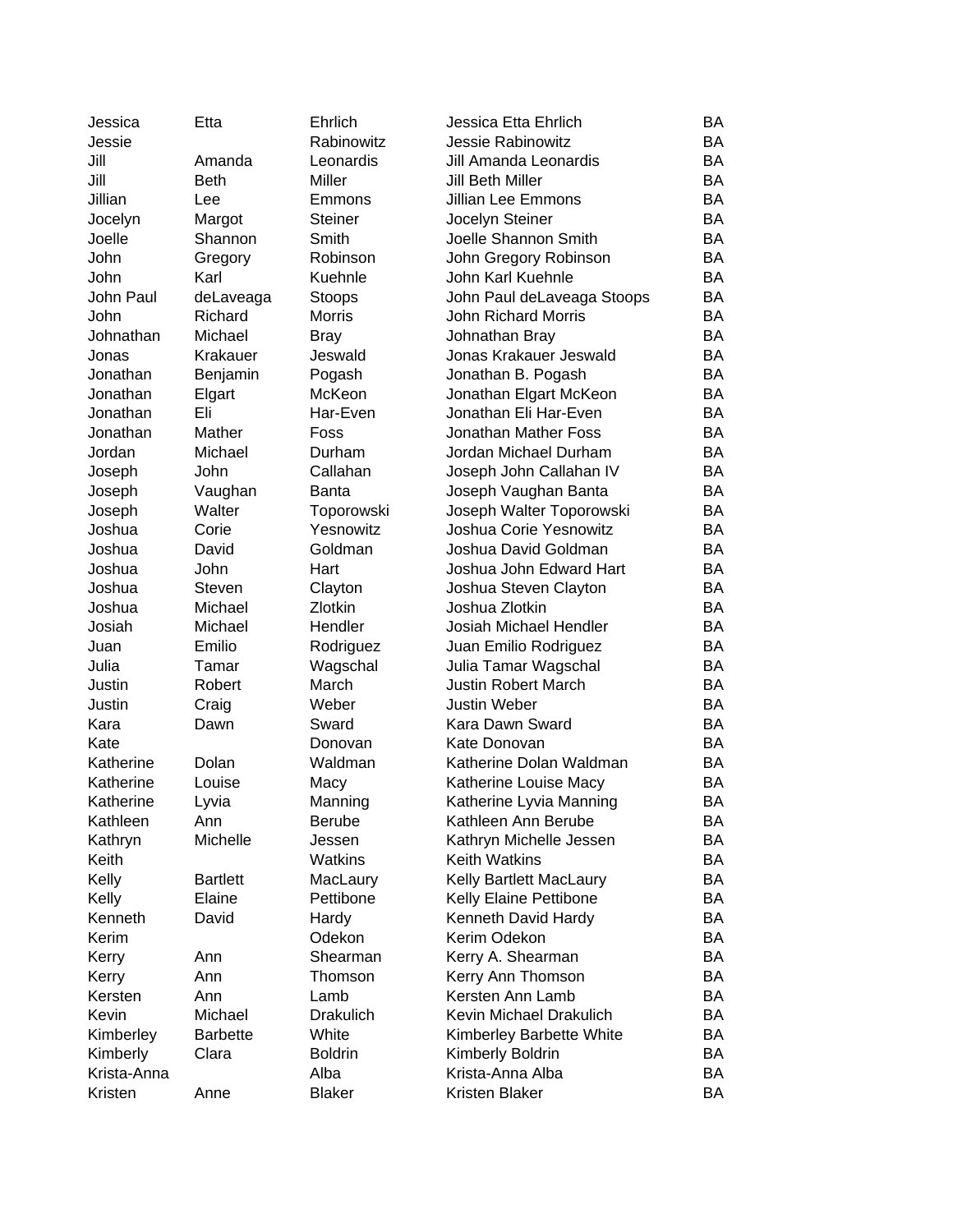| Kristin    | Anne                 | <b>Zilinskas</b>     | Kristin Anne Zilinskas           | BA        |
|------------|----------------------|----------------------|----------------------------------|-----------|
| Krysten    | Ellen                | Hinkley              | Krysten Ellen Hinkley            | <b>BA</b> |
| Lara       | <b>Clifton Carre</b> | Pence                | Lara Clifton Carre Pence         | BA        |
| Laura      | Ann                  | Peff                 | Laura Ann Peff                   | <b>BA</b> |
| Laura      | Dunmire              | Sanders              | Laura Dunmire Sanders            | <b>BA</b> |
| Laura      | Lynne                | Cole                 | Laura Lynne Cole                 | <b>BA</b> |
| Lauren     | Dana                 | Roberts-Fairbank     | Lauren Dana Roberts-Fairbanks    | BA        |
| Lauren     | Hope                 | <b>Berenson</b>      | Lauren Hope Berenson             | BA        |
| Lauren     | Jennifer             | <b>Berrol</b>        | Lauren Jennifer Berrol           | BA        |
| Lauren     | Patricia             | Restrepo             | Lauren Patricia Restrepo         | BA        |
| Laurent    | Olivier              | Pelletier            | <b>Laurent Olivier Pelletier</b> | BA        |
| Leslieanne | Catherine            | Turner               | Leslieanne Catherine Turner      | BA        |
| Lila       | Stephanie            | Stowell              | Lila Stephanie Stowell           | BA        |
| Lily       | Aisha Arons          | Davis                | Lily Aisha Arons Davis           | BA        |
| Lisa       | Jennifer             | Fine                 | Lisa Jennifer Fine               | BA        |
| Lisa       | Jennifer             | Loomis               | Lisa Jennifer Loomis             | BA        |
| Lisa       | Marie                | <b>Bercik</b>        | Lisa Marie Bercik                | BA        |
| Lori       | Nicole               | Delgado              | Lori Nicole Delgado              | BA        |
| Lucy       | <b>Brooks</b>        | Waldrop              | Lucy Brooks Waldrop              | BA        |
| Luke       | Arthur               | Pazicky              | Luke Arthur Edward Pazicky       | BA        |
| Luke       | Saul                 | Hoenigsberg          | Luke Saul Hoenigsberg            | BA        |
| Luke       | Wander               | Amoroso              | Luke Wander Amoroso              | BA        |
| Lydia      | Seyce                | <b>Thorp</b>         | Lydia Seyce Thorp                | <b>BA</b> |
| Marcella   | Anne                 | Marchand             | Marcella Anne Marchand           | <b>BA</b> |
| Margaretta | England              | Walton               | Margaretta England Walton        | <b>BA</b> |
| Maria      | Estela               | Rodriguez            | Maria E. Rodriguez               | <b>BA</b> |
| Marina     | Emmanuelle           | <b>Tatistcheff</b>   | Marina Emmanuelle Tatistcheff    | <b>BA</b> |
| Marissa    | Jocelyn              | Krukowski            | Marissa Jocelyn Krukowski        | BA        |
| Martin     | McQueen              | Watters              | <b>Martin McQueen Watters</b>    | BA        |
| Mary       | Jennifer             | Patterson            | Mary Jennifer Patterson          | BA        |
| Mary       | Katherine            | Tully                | Mary Katherine Tully             | BA        |
| Matthew    | Alexander            | Kugler               | Matthew Alexander Kugler         | BA        |
| Matthew    | Christopher          |                      | Matthew Christopher Topalian     | BA        |
| Matthew    | David                | Topalian<br>Goldberg | <b>Matthew David Goldberg</b>    | BA        |
| Matthew    | <b>William Leon</b>  | Hancock              | <b>Matthew Hancock</b>           | <b>BA</b> |
| Matthew    |                      | Cohen                | Matthew Ian Cohen                | <b>BA</b> |
| Matthew    | lan                  |                      | <b>Matthew Paul Moore</b>        | BA        |
|            | Paul                 | Moore                |                                  | BA        |
| Mayra      |                      | Rodriguez            | Mayra Rodriguez                  | BA        |
| Meg        | Joanne               | <b>McGinn</b>        | Meg J. McGinn<br>Megan Cade Neal | BA        |
| Megan      | Cade<br>Elizabeth    | Neal<br>Wood         |                                  | BA        |
| Megan      | Francoise            | Sheldon              | Megan Elizabeth Wood             | BA        |
| Megan      | Kathleen             |                      | Megan Francoise Sheldon          |           |
| Megan      |                      | Murphy<br>Trulaske   | Megan Kathleen Murphy            | BA<br>BA  |
| Meghan     | Mellor               |                      | Meghan Trulaske                  |           |
| Melanie    | Mandar               | Pandit               | Melanie Mandar Pandit            | BA        |
| Melissa    | Robin                | Arentshorst          | Melissa Robin Colby Arentshorst  | BA        |
| Meredith   | Ann                  | Higbie               | Meredith Ann Higbie              | BA        |
| Michael    | Abram Cantor         | Petrucelly           | Michael Abram Cantor Petrucelly  | BA        |
| Michael    | Gray                 | Flanagan             | Michael Flanagan                 | BA        |
| Michael    | James                | Strange              | Michael James Strange            | BA        |
| Michael    | Leo                  | Coleman              | Michael Leo Coleman              | BA        |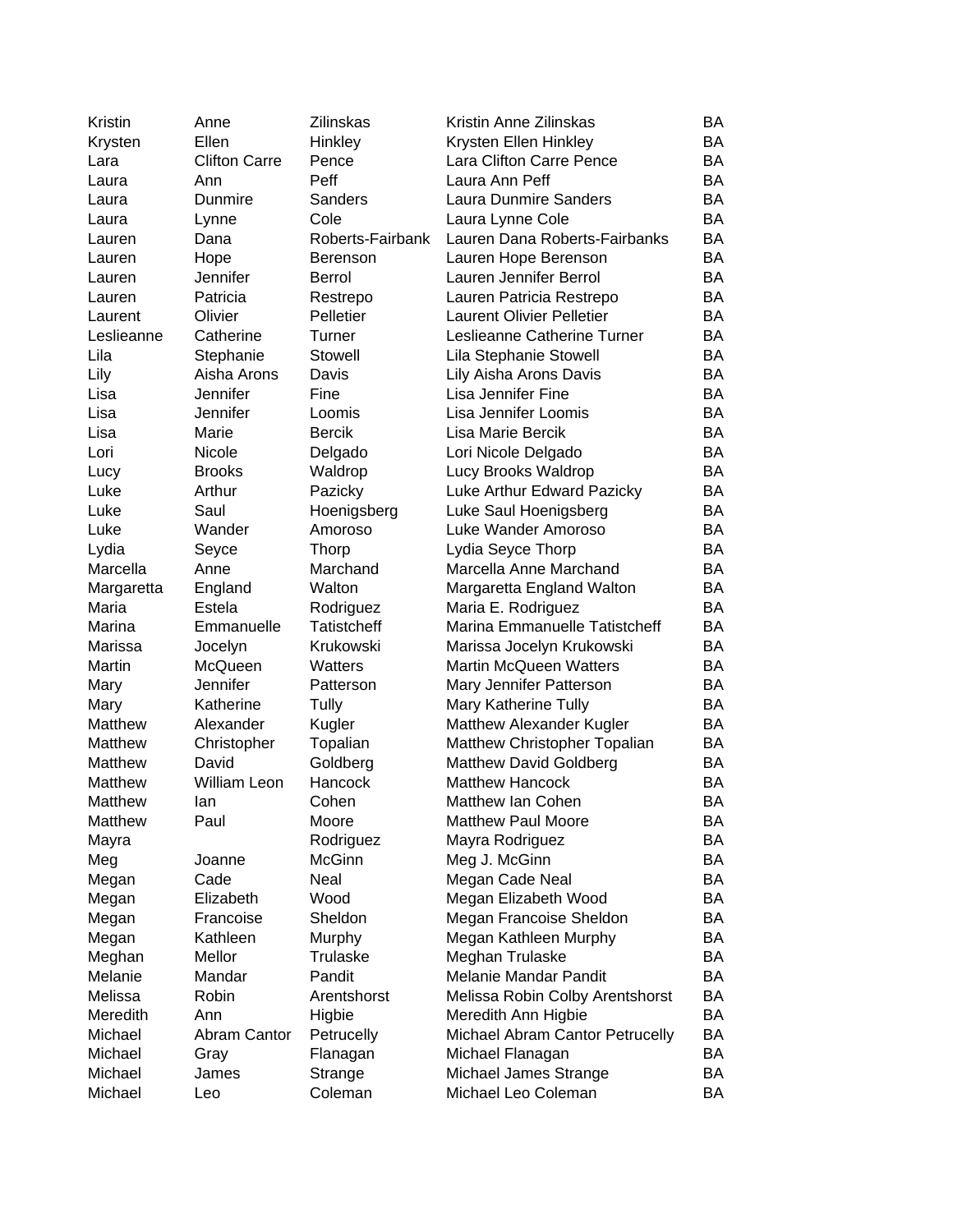| Michael         | Robert        | Neiman         | Michael R. Neiman             | BA        |
|-----------------|---------------|----------------|-------------------------------|-----------|
| Michael         | Scott         | Cornish        | <b>Michael Scott Cornish</b>  | BA        |
| Michael         | Thomas        | Salerno        | Michael Thomas Salerno        | BA        |
| Michele         | Kelly         | Corcoran       | Michele Kelly Corcoran        | <b>BA</b> |
| Michelle        | Elizabeth     | Kraynack       | Michelle Elizabeth Kraynack   | <b>BA</b> |
| Molly           |               | Heyl-Rushmer   | Molly Heyl-Rushmer            | <b>BA</b> |
| Molly           | Meghan        | Carleton       | Molly Meghan Carleton         | <b>BA</b> |
| <b>Nicholas</b> | John          | Marmo          | Nicholas John Marmo           | BA        |
| Nicholas        | Michael       | Cavaliere      | Nicholas Michael Cavaliere    | BA        |
| Nicole          | Danielle      | Levy           | Nicole Danielle Levy          | BA        |
| Noah            | Benjamin      | Opitz          | Noah Benjamin Opitz           | BA        |
| Noah            | Gabriel       | Ingber         | Noah Gabriel Ingber           | BA        |
| Nora            | Elizabeth     | Geraghty       | Nora Elizabeth Geraghty       | BA        |
| Norah           | Kathryn       | Mallam         | Norah Kathryn Mallam          | BA        |
| Page            | Alexandra     | Lessy          | Page Alexandra Lessy          | BA        |
| Pamela          | Elaine        | Lord           | Pamela Elaine Lord            | BA        |
| Perla           | Patricia      | Rodriguez      | Perla Rodriguez               | <b>BA</b> |
| Philip          | Clark         | Hodgkins       | <b>Philip Clark Hodgkins</b>  | BA        |
| Philip          | Cowles        | Heslip         | <b>Philip Cowles Heslip</b>   | BA        |
| Philip          | Isaac         | Haspel         | Philip Isaac Haspel           | BA        |
| Quincey         | Luke          | Dong           | Quincey Luke Dong             | BA        |
| Rachel          | Anne          | <b>Burrows</b> | <b>Rachel Anne Burrows</b>    | <b>BA</b> |
| Rachel          | Anne          | Scheye         | Rachel Anne Scheye            | BA        |
| Rachel          | <b>Beth</b>   | Verni          | Rachel Beth Verni             | <b>BA</b> |
| Rachel          | <b>McDuff</b> | Desjardins     | Rachel Desjardins             | BA        |
| Rachel          | Elizabeth     | Sayko          | Rachel Elizabeth Sayko        | <b>BA</b> |
| Rachel          | Leah          | Schwab         | Rachel Leah Schwab            | BA        |
| Rachel          | Marie         | Leaver         | Rachel Marie Leaver           | <b>BA</b> |
| Randi           |               | Zinn           | Randi Zinn                    | <b>BA</b> |
| Raphael         | Joseph        | Matto          | Raphael Joseph Torrey Matto   | <b>BA</b> |
| Reagan          | Ashley        | Flyg           | Reagan Ashley Flyg            | <b>BA</b> |
| Rebekah         | Mesberg       | Grossman       | Rebekah Yael Mesberg Grossman | BA        |
| Renay           | Melissa       | Frankel        | Renay Melissa Frankel         | BA        |
| Richard         | Carlin        | Walsh          | <b>Richard Carlin Walsh</b>   | BA        |
| Robert          | Gerald        | Horsman        | Robert Gerald Horsman, Jr.    | <b>BA</b> |
| Robert          | Gordon        | Weinstein      | Robert Gordon Weinstein       | BA        |
| Robert          | Totten        | Herrick        | <b>Robert Herrick</b>         | BA        |
| Robert          | Vibert        | Johnson        | Robert Johnson                | BA        |
| Robert          | Paul          | Ingenito       | Robert Paul Ingenito          | BA        |
| Ross            | Clayton       | James          | Ross Clayton James            | BA        |
| Ruth            | Jean          | Battaglia      | Ruth Jean Battaglia           | BA        |
| Ruth            | Joshi         | Radin          | Ruth Joshi Radin              | BA        |
| Ryan            | Gannon        | Fairley        | Ryan G. Fairley               | BA        |
| Sam             | VanWinkle     | Campbell       | Sam VanWinkle Campbell        | BA        |
| Sara            | Perrine       | <b>Boilen</b>  | Sara Boilen                   | BA        |
| Sara            | Elizabeth     | Fawk           | Sara Elizabeth Fawk           | BA        |
| Sara            | Lucy          | Chetkin        | Sara Lucy Chetkin             | BA        |
| Sara            | Vivian        | Hougen         | Sara Vivian Hougen            | BA        |
| Sarah           | Alison        | Hughes         | Sarah Alison Hughes           | BA        |
| Sarah           | Aloe          | Peterson       | Sarah Aloe Peterson           | BA        |
| Sarah           | Ann           | Domin          | Sarah Ann Domin               | BA        |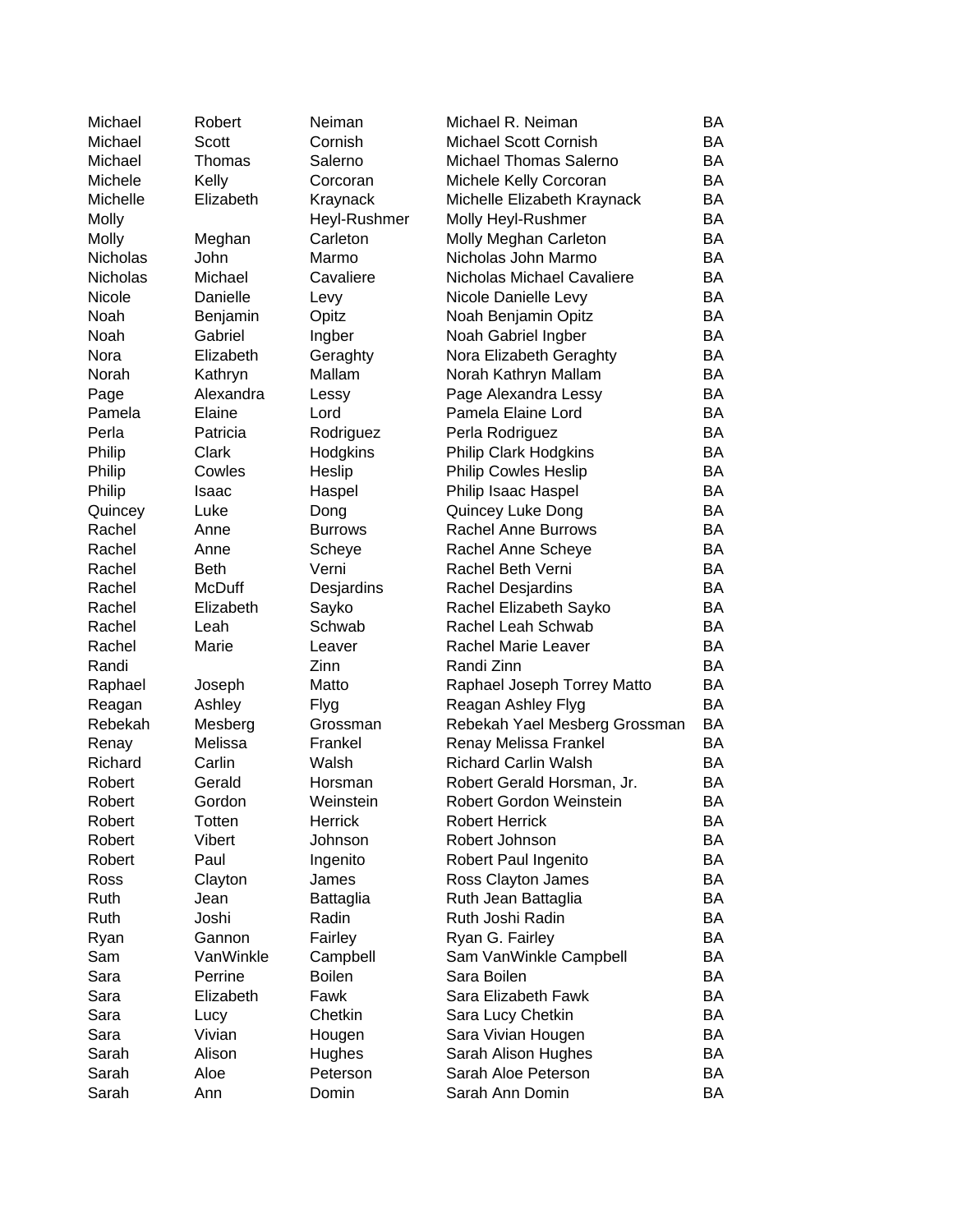| Sarah          | Anne           | <b>Bliss</b>      | Sarah Anne Bliss                               | BA        |
|----------------|----------------|-------------------|------------------------------------------------|-----------|
| Sarah          | Elizabeth      | Madole            | Sarah Elizabeth Madole                         | BA        |
| Sarah          | Mertz          | Hart              | Sarah M. Hart                                  | BA        |
| Sarah          | Margaret       | Nicholson         | Sarah Margaret Nicholson                       | BA        |
| Shabana        | Nareefa        | Khan              | Shabana Nareefa Khan                           | BA        |
| Sharon         | Elizabeth      | Haynes            | <b>Sharon Elizabeth Haynes</b>                 | BA        |
| Simon          | Charles        | Cohn              | Simon Cohn                                     | BA        |
| Sinem          | Saniye         | Varoglu           | Sinem Saniye Varoglu                           | BA        |
| Stephanie      | Pasek          | Storch            | Stephanie Pasek Storch                         | BA        |
| Steven         | Eugene         | Hopgood           | Steven Eugene Hopgood                          | BA        |
| Susan          | M              | Maldonado         | Susan M. Maldonado                             | BA        |
| Susanna        | Gene           | Hamilton          | Susanna Gene Hamilton                          | BA        |
| Suzanne        | Meredith       | Piker             | Suzanne Meredith Piker                         | BA        |
| Tenicia        |                | Trask             | Tenicia Ann Trask                              | BA        |
| Teresa         | Ann            | Hohenstein        | Teresa Ann Hohenstein                          | BA        |
| Theona         | Tamesha        | Chance            | <b>Theona Chance</b>                           | BA        |
| Timon          | Francis        | Perry             | <b>Timon Francis Perry</b>                     | BA        |
| Timothy        | Daniel         | Karis             | <b>Timothy Daniel Karis</b>                    | BA        |
| <b>Tory</b>    | Elizabeth      | Atwell            | <b>Tory Elizabeth Atwell</b>                   | BA        |
| Tory           | Michelle       | Flis              | <b>Tory Michelle Flis</b>                      | BA        |
| Traci          | Denise         | <b>Trowell</b>    | <b>Traci Trowell</b>                           | BA        |
| Trevor         | Michael        | Healy             | Trevor M. Healy                                | BA        |
| Yiannes        | Travlos        | Einhorn           | <b>Yiannes Travlos Einhorn</b>                 | BA        |
| Zachary        | Howard         | Pusch             | Zachary H. Pusch                               | BA        |
| Zoe            | Leopoldine     | Johns             | Zoe Leopoldine Johns                           | BA        |
| Zunilda        |                | Rodriguez         | Zunilda Rodriguez                              | BA        |
| Adam           | Allyn          | Goodwin           | Adam Allyn Goodwin                             | <b>BS</b> |
| Adam           | John           | Husband           | Adam Husband                                   | <b>BS</b> |
| Adam           | Michael        | Paltrowitz        | <b>Adam Michael Paltrowitz</b>                 | <b>BS</b> |
| Alexis         | Hadley         | Karetzky          |                                                | <b>BS</b> |
| Alycia         | Beth           | Sheppard          | Alexis Hadley Karetzky<br>Alycia Beth Sheppard | <b>BS</b> |
| Amanda         |                | Dravecky          | Amanda Dravecky                                | <b>BS</b> |
| Amanda         | Janelle        | Rivera            | Amanda Janelle Rivera                          | <b>BS</b> |
| Amanda         | Mollie         | Hemley            | Amanda Mollie Hemley                           | <b>BS</b> |
|                | Mitchell       | Tobin             | Amy Mitchell Tobin                             | <b>BS</b> |
| Amy<br>Andrew  |                | Turrell           | <b>Andrew John Turrell</b>                     | <b>BS</b> |
| Antonia        | John<br>Maria  | Bruno             | Antonia Maria Bruno                            | BS        |
| Arthur         |                |                   | <b>Arthur Farley Coupe</b>                     | <b>BS</b> |
| Artur          | Farley<br>А.   | Coupe<br>Sochivko | Artur A. Sochivko                              | <b>BS</b> |
|                | Christine      |                   | <b>Barbara Christine Gaca</b>                  |           |
| <b>Barbara</b> |                | Gaca              |                                                | <b>BS</b> |
| <b>Beverly</b> | <b>Tennent</b> | Rawson            | <b>Beverly Tennent Rawson</b>                  | <b>BS</b> |
| <b>Brian</b>   | Neil           | Epstein           | <b>Brian Neil Epstein</b>                      | <b>BS</b> |
| <b>Bridget</b> | Anne           | Nathan            | <b>Bridget Anne Nathan</b>                     | <b>BS</b> |
| Bryan          | Alexander      | Marchinkoski      | Bryan Alexander Marchinkoski                   | <b>BS</b> |
| Bryan          | Jonathan       | Goldberg          | Bryan J. Goldberg                              | BS        |
| <b>Bryson</b>  | Wright         | Whetstone         | Bryson Wright Whetstone                        | <b>BS</b> |
| Caitlin        | Hannon         | Whitbeck          | Caitlin Hannon Whitbeck                        | <b>BS</b> |
| Cameryn        | Renee          | <b>Bortolot</b>   | Cameryn Renee Bortolot                         | <b>BS</b> |
| Carlo          | Yvan           | Esannason         | Carlo Yvan Esannason                           | <b>BS</b> |
| Carrie         | Lin            | Weiner            | <b>Carrie Weiner</b>                           | <b>BS</b> |
| Catherine      | Garwun         | Tai               | Catherine Gar-wun Tai                          | <b>BS</b> |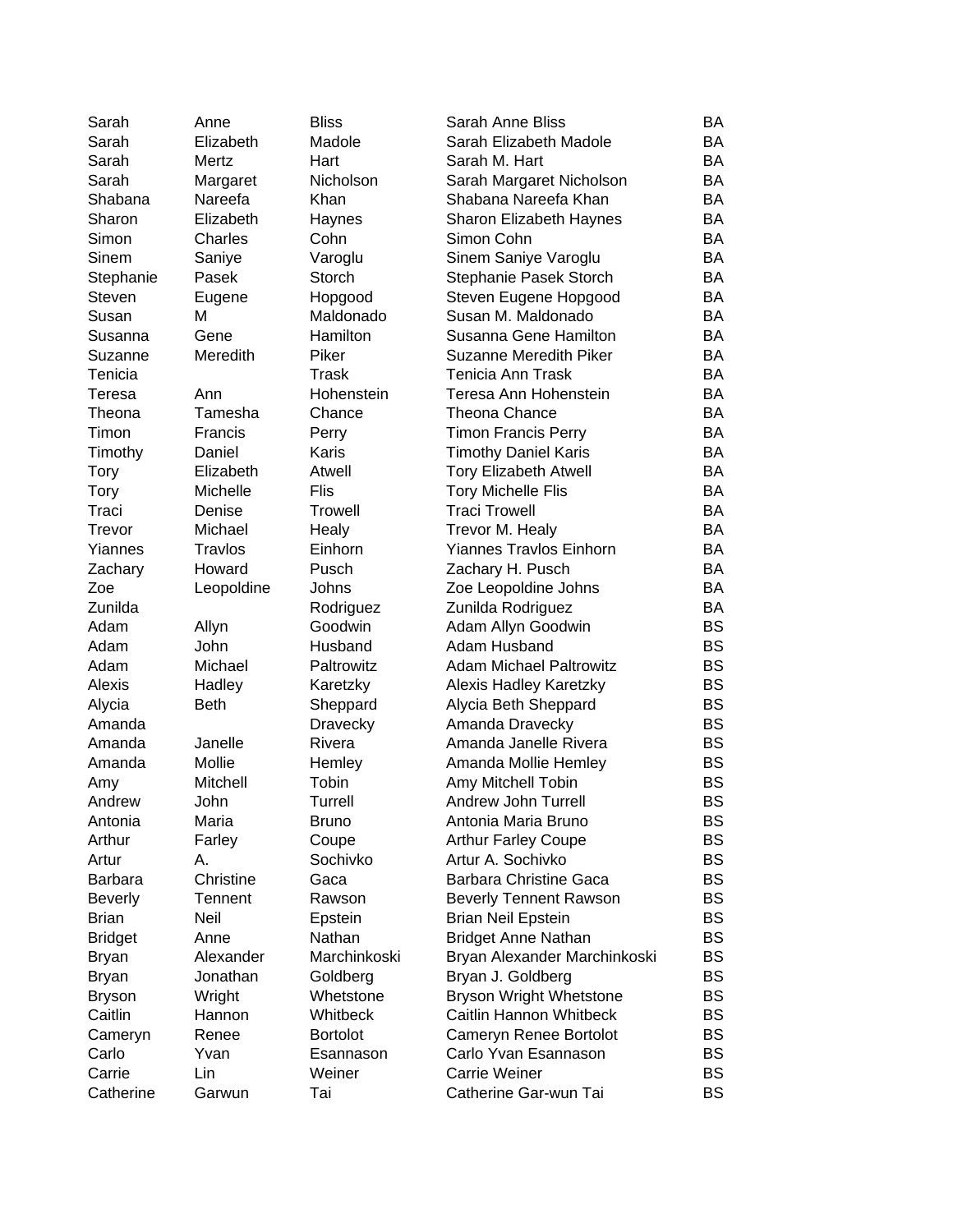| Christina   |               | Roman          | Christina Roman                 | <b>BS</b> |
|-------------|---------------|----------------|---------------------------------|-----------|
| Christine   | Elizabeth     | Auro           | <b>Christine Elizabeth Auro</b> | <b>BS</b> |
| Christine   | C             | Li             | Christine Li                    | <b>BS</b> |
| Christopher | C.            | Daviet         | Christopher C. Daviet           | <b>BS</b> |
| Clara       | Harazim       | Gaspari        | Clara Harazim Gaspari           | <b>BS</b> |
| Cordes      | McMahan       | Hoffman        | Cordes McMahan Hoffman          | <b>BS</b> |
| Corey       | Elizabeth     | Geremia        | Corey Elizabeth Geremia         | <b>BS</b> |
| Corey       | Marged        | Weber          | <b>Corey Marged Weber</b>       | <b>BS</b> |
| Craig       | Steven        | Roser          | Craig S. Roser                  | <b>BS</b> |
| Cynthia     | Lynn          | Fifield        | Cynthia Lynn Fifield            | <b>BS</b> |
| Dana        | Alison        | Chin           | Dana Alison Chin                | <b>BS</b> |
| Dana        | Marie         | <b>Black</b>   | Dana Marie Black                | <b>BS</b> |
| Daniel      | Michael       | Cummings       | Daniel Cummings                 | <b>BS</b> |
| Daniel      | Evan          | Kahn           | Daniel Evan Kahn                | <b>BS</b> |
| Daniel      | Justin        | <b>Becker</b>  | Daniel J. Becker                | <b>BS</b> |
| David       | Jay           | Juter          | David J. Juter                  | <b>BS</b> |
| Diana       | Maria         | Forero         | Diana M. Forero                 | <b>BS</b> |
| Douglas     | <b>Brian</b>  | Pettit         | Douglas Brian Pettit            | <b>BS</b> |
| Edward      | Lyndsey       | Chalfoun       | <b>Edward Chalfoun</b>          | <b>BS</b> |
| Elisabeth   | Miriam        | <b>Moss</b>    | Elisabeth Miriam Moss           | <b>BS</b> |
| Elissa      | Susan         | Zanetti        | Elissa Susan Zanetti            | <b>BS</b> |
| Elizabeth   | Ann           | Saladino       | Elizabeth Ann Therese Saladino  | <b>BS</b> |
| Elizabeth   | Chase         | Urban          | Elizabeth Chase Urban           | <b>BS</b> |
|             |               |                |                                 |           |
| Elizabeth   | Joy           | Arnold         | Elizabeth Joy Arnold            | <b>BS</b> |
| Elizabeth   | <b>Kim</b>    | Horowitz       | Elizabeth Kim Horowitz          | <b>BS</b> |
| Elsa        | Anders        | Peters         | <b>Elsa Anders Peters</b>       | <b>BS</b> |
| Emily       | Cecelia       | Sweet          | <b>Emily Cecelia Sweet</b>      | <b>BS</b> |
| Emily       | Katherine     | Muller         | <b>Emily Katherine Muller</b>   | <b>BS</b> |
| Emily       | Melissa       | Hofmann        | Emily Melissa Hofmann           | <b>BS</b> |
| Eric        | Michael       | Norton         | <b>Eric Michael Norton</b>      | <b>BS</b> |
| Erica       |               | lannuzzi       | Erica lannuzzi                  | <b>BS</b> |
| Ethan       | Charles       | Cole           | <b>Ethan Charles Cole</b>       | <b>BS</b> |
| Eugenia     | Margarita     | Lantigua       | Eugenia Margarita Lantigua      | <b>BS</b> |
| Frank       | Howard        | Schildgen      | Frank Howard Schildgen          | <b>BS</b> |
| Gena        | Galasso       | McCollom       | Gena Galasso McCollom           | <b>BS</b> |
| Gerald      | Cosmo         | Maraia         | Gerald C. Maraia                | <b>BS</b> |
| Gloribell   |               | <b>Taveras</b> | <b>Gloribell Taveras</b>        | <b>BS</b> |
| Hannah      | Jo            | Piretti        | Hannah Jo Piretti               | <b>BS</b> |
| Harun       | Chester       | Zankel         | Harun Chester Zankel            | <b>BS</b> |
| Heather     | Jessica       | Gaydos         | <b>Heather Jessica Gaydos</b>   | <b>BS</b> |
| Heather     | Joy           | Wood           | Heather Joy Wood                | <b>BS</b> |
| Heidi       | Leigh         | Kendall        | Heidi Leigh Kendall             | <b>BS</b> |
| Helaina     | Jaye          | <b>Blume</b>   | Helaina Jaye Blume              | <b>BS</b> |
| James       | Robert        | Anderson       | James Anderson, Jr.             | <b>BS</b> |
| James       | <b>Birnie</b> | Davidson       | James Birnie Davidson           | <b>BS</b> |
| Jane        | н             | <b>Bowie</b>   | Jane H. Bowie                   | <b>BS</b> |
| Jared       | lan           | Klein          | <b>Jared Klein</b>              | <b>BS</b> |
| Jeffrey     | Paul          | Sardelli       | Jeffrey Paul Sardelli           | <b>BS</b> |
| Jennifer    | Eileen        | Schwartz       | Jennifer Eileen Schwartz        | <b>BS</b> |
| Jennifer    | Lynn          | Thomas         | Jennifer Lynn Thomas            | <b>BS</b> |
| Jennifer    | Robin         | Chase          | Jennifer Robin Chase            | <b>BS</b> |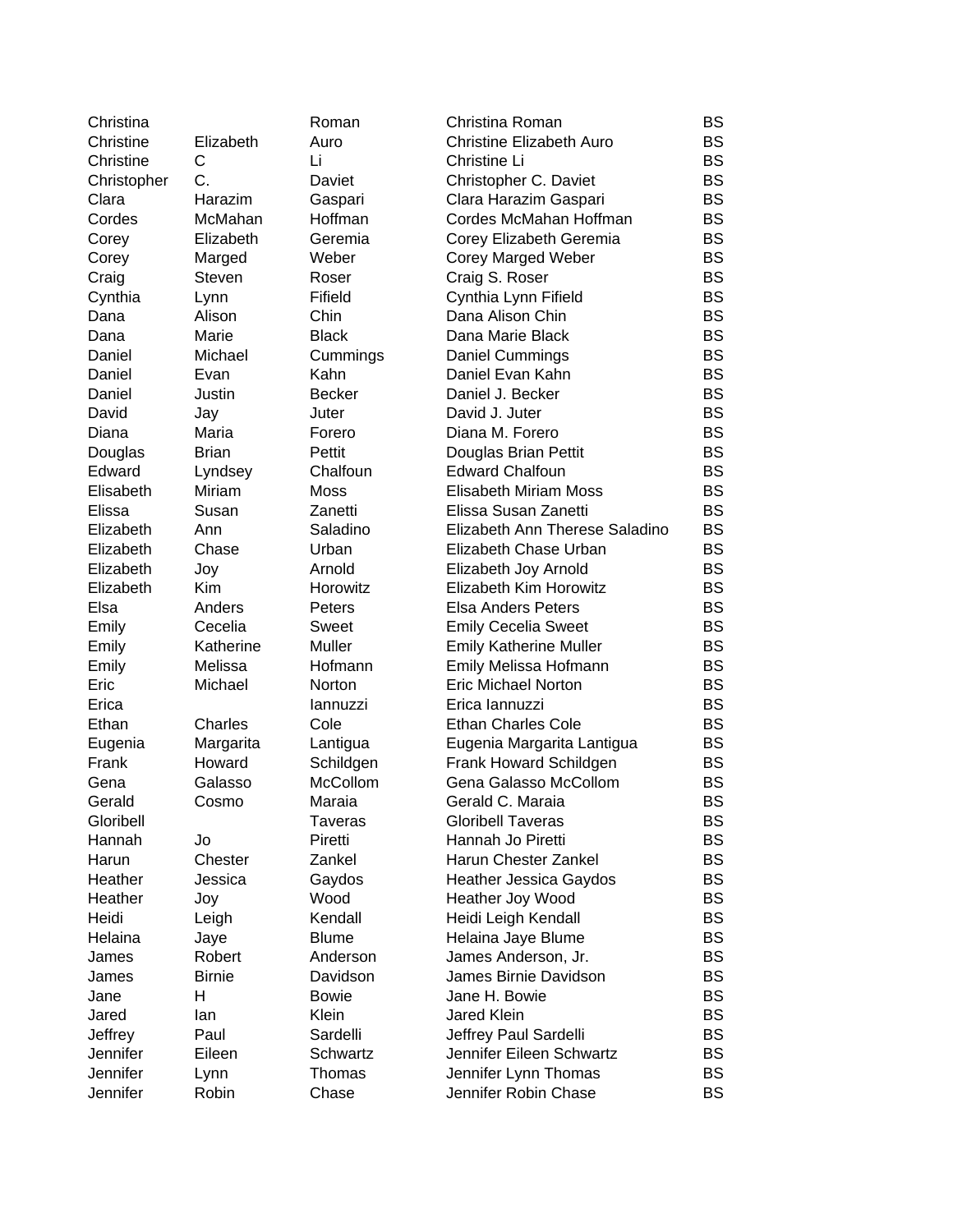| Jesse              |              | Ross               | <b>Jesse Ross</b>            | BS        |
|--------------------|--------------|--------------------|------------------------------|-----------|
| Jessica            | Marie        | Winnett            | <b>Jessica Marie Winnett</b> | <b>BS</b> |
| Joanne             | Marie        | Magnan             | Joanne Marie Magnan          | <b>BS</b> |
| Jodi               | Renee        | Wheeler            | Jodi Renee Wheeler           | <b>BS</b> |
| John               | Lanting      | Gerra              | John L. Gerra                | <b>BS</b> |
| John               | Van Voorhies | Cockcroft          | John Van Voorhies Cockcroft  | <b>BS</b> |
| Jonathan           | Paul         | Boudreau           | Jonathan Boudreau            | <b>BS</b> |
| Jonathan           | Ivan         | Corn               | Jonathan Corn                | <b>BS</b> |
| Jonna Christy Chua |              | Tiu                | Jonna Christy C. Tiu         | <b>BS</b> |
| Jordan             | David John   | Fish               | Jordan David John Fish       | <b>BS</b> |
| Jordan             | Marie        | Grow               | Jordan Marie Grow            | <b>BS</b> |
| Jose               | Salvador     | Pena               | Jose S. Pena                 | <b>BS</b> |
| Joseph             | Magoffin     | Phillips           | Joseph Magoffin Phillips     | <b>BS</b> |
| Joshua             | Stephen      | Mishell            | Joshua Stephen Mishell       | BS        |
| Julia              | Kay          | Magendanz          | Julia Kay Magendanz          | <b>BS</b> |
| Julie              | Ann          | Johnson            | Julie Ann Johnson            | <b>BS</b> |
| Justin             | Eric         | Grant              | <b>Justin Eric Grant</b>     | <b>BS</b> |
| Justin             | Parks        | West               | Justin P. West               | <b>BS</b> |
| Kaja               | Marie        | Kilburn            | Kaja Marie Kilburn           | <b>BS</b> |
| Karissa            | Mary         | <b>Belisle</b>     | Karissa Mary Belisle         | <b>BS</b> |
| Kate               | Marie        | Novich             | <b>Kate Marie Novich</b>     | <b>BS</b> |
| Katherine          | Ryan         | <b>Bouthilette</b> | Katherine R. Bouthilette     | <b>BS</b> |
| Kathleen           | Mary         | Johnston           | Kathleen Mary Johnston       | BS        |
| Kathleen           | M            | Eddy               | Kathleen McGeehan Eddy       | <b>BS</b> |
| Kathrine           | Congdon      | Russell            | Kathrine Congdon Russell     | <b>BS</b> |
| Kathryn            | Janet        | Meager             | Kathryn J. Meager            | <b>BS</b> |
| Kimberly           | Ann          | Collins            | Kimberly Ann Collins         | <b>BS</b> |
| Kimberly           | Anne         | Klopfer            | Kimberly Anne Klopfer        | <b>BS</b> |
| Kristine           | Diane        | Weaver             | <b>Kristine Diane Weaver</b> | <b>BS</b> |
| Kyle               | Gardner      | Morrison           | Kyle Gardner Morrison        | <b>BS</b> |
| Lacey              | Lynn         | French             | Lacey French                 | <b>BS</b> |
| Laura              | Linn         | Ericksen           | Laura Linn Ericksen          | <b>BS</b> |
| Leah               | Antoinette   | Koransky           | Leah Antoinette Koransky     | <b>BS</b> |
| Lee                | Ellen        | Santer             | Lee Ellen Santer             | <b>BS</b> |
| Leslie             | Taylor       | Allen              | Leslie Taylor Allen          | <b>BS</b> |
| Lester             | Lawrence     | Ramdawar           | Lester Lawrence Ramdawar     | <b>BS</b> |
| Lindsay            | Ellen        | Oshman             | Lindsay Ellen Oshman         | BS        |
| Lisa               | Lanyi        | Powers             | Lisa Lanyi Powers            | <b>BS</b> |
| Lisa               | Louise       | Perrone            | Lisa Louise Perrone          | BS        |
| Loren              | Alyssa       | Kannry             | Loren Alyssa Kannry          | <b>BS</b> |
| Lyndon             | James        | Scott              | Lyndon James Scott           | <b>BS</b> |
| Lynne              | Yvonne       | Prodger            | Lynne Yvonne Prodger         | <b>BS</b> |
| Mandy              | Grace        | Levi               | Mandy Levi                   | <b>BS</b> |
| Marissa            | Jeanne       | Hoechstetter       | Marissa Jeanne Hoechstetter  | <b>BS</b> |
| Matthew            | Cooper       | Millman            | Matthew C. Millman           | BS        |
| Matthew            | David        | Cosby              | <b>Matthew David Cosby</b>   | BS        |
| Matthew            | David        | Wright             | Matthew David Wright         | <b>BS</b> |
| Matthew            | Douglas      | Lopez              | <b>Matthew Douglas Lopez</b> | BS        |
| Matthew            | Everard      | Haynes             | <b>Matthew Haynes</b>        | <b>BS</b> |
| Matthew            | Paul         | Maggiore           | Matthew Paul Maggiore        | BS        |
| Meagan             | Patricia     | Westhoven          | Meagan Patricia Westhoven    | BS        |